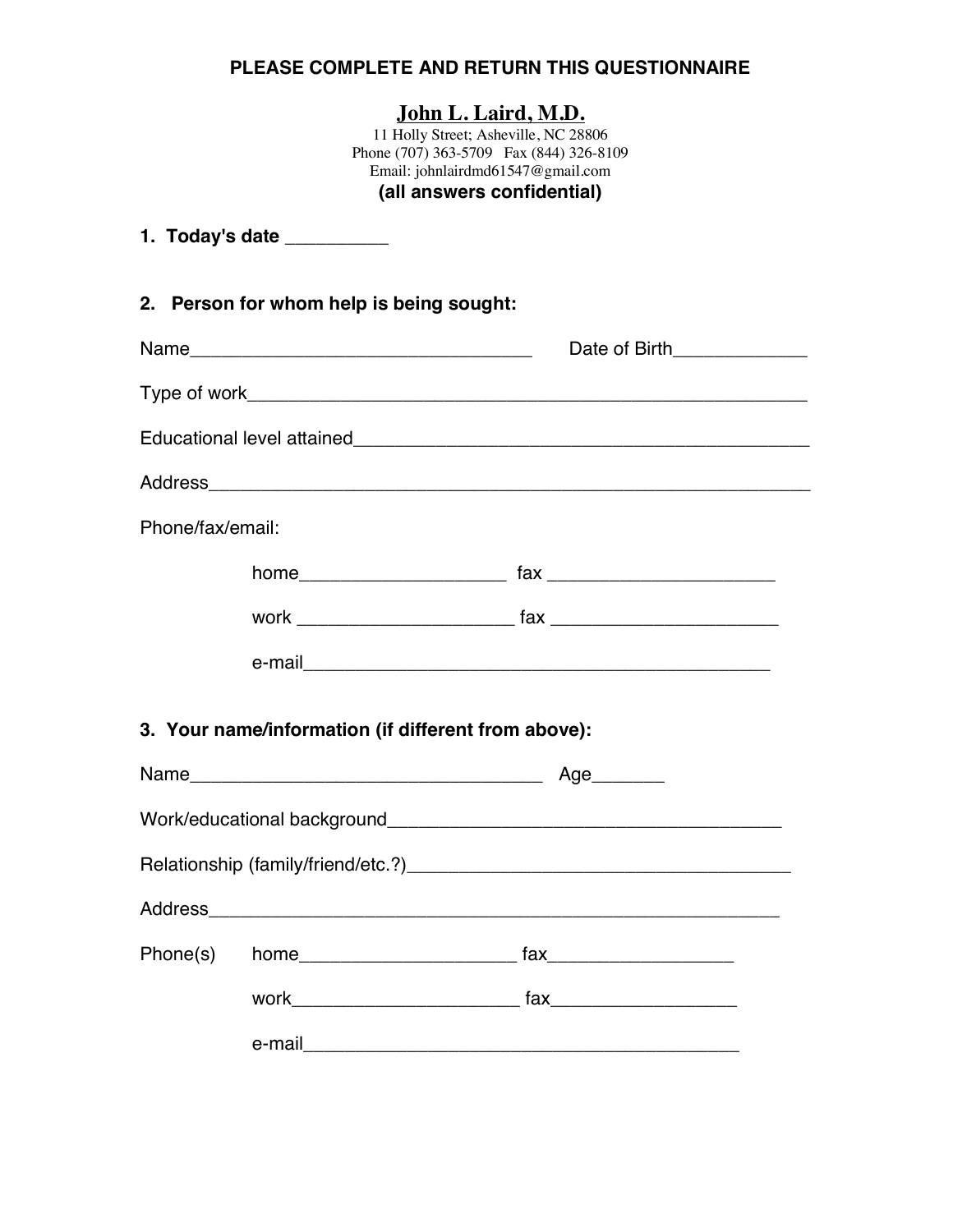4. If you are not the person for whom help is being sought, please indicate (by circling) which address/phone number(s) we should use to set up the initial appointment.

5. How or from whom did you hear about my practice?

6. What is the general nature of the medical problem for which you are seeking help? Be as specific as possible; give the diagnoses, if possible. At the end of this questionnaire you will be asked to describe in more detail the specific problems you are seeking to resolve.

7. How long has this problem been going on? (be as specific as possible)

\_\_\_\_\_\_\_\_years, \_\_\_\_\_\_\_\_months

8. In total, how many physicians have been seen for this problem?

9. Please list their names and specialties, and approximately when they were first seen. Circle the ones that are currently involved with the case, with a star by the one(s) primarily in charge of the case. (Worry not, none of them will be contacted without first clearing it with you). List the treatments, medications, etc. that were prescribed. What is most helpful here is providing a timeline.

10. How good is the communication between you and the physician(s) primarily in charge of your case (circle one):

NOT VERY GOOD REASONABLY GOOD EXTREMELY GOOD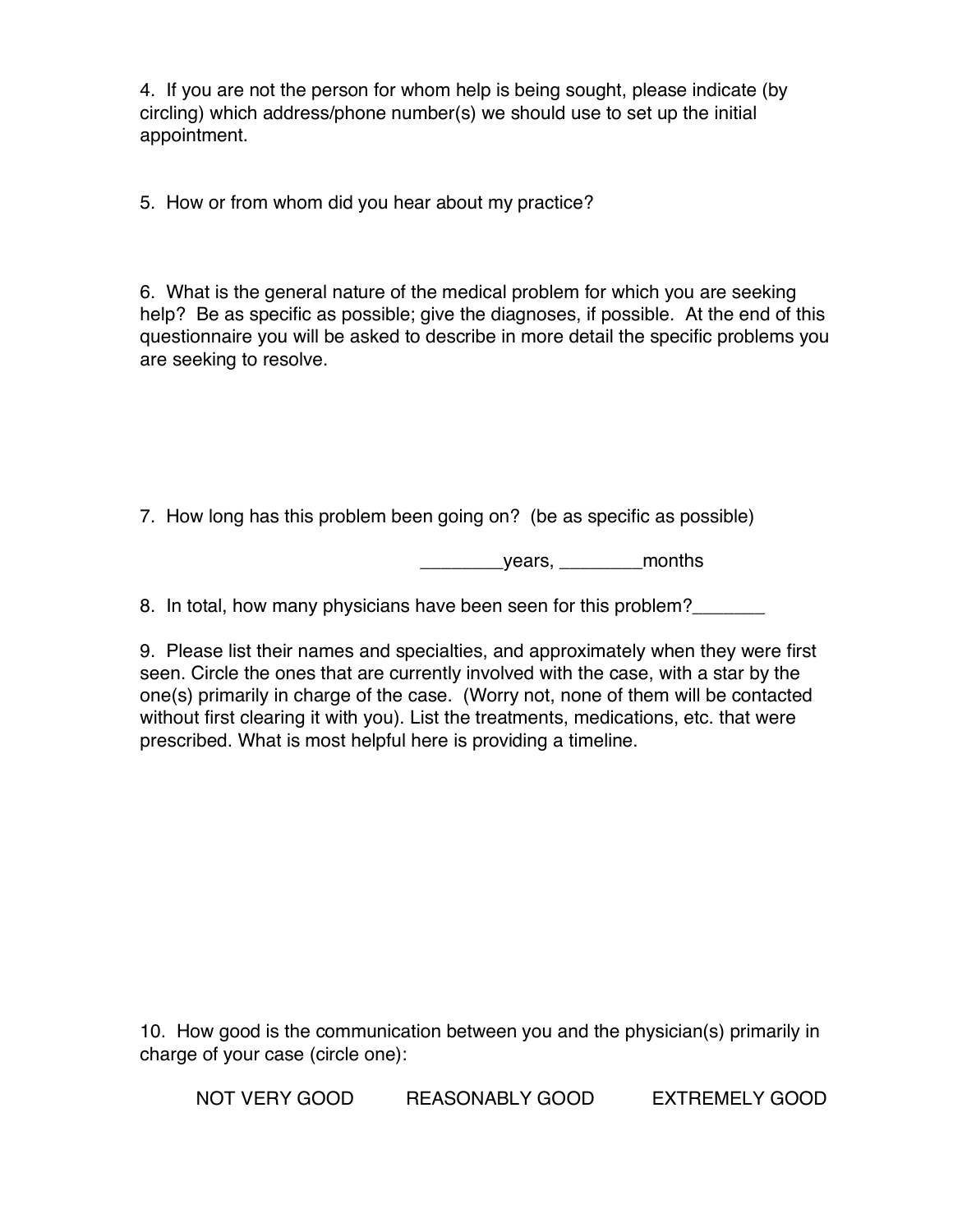11. From your viewpoint, which of the following describes the physician(s) primarily in charge (circle all that apply):

| <b>TOO BUSY</b>                                                         | <b>VERY PATIENT</b>        |  | ALWAYS IN A HURRY           | <b>THOROUGH</b> |  |  |
|-------------------------------------------------------------------------|----------------------------|--|-----------------------------|-----------------|--|--|
| <b>CARING</b>                                                           | <b>GOES THE EXTRA MILE</b> |  | <b>DOESN'T RETURN CALLS</b> |                 |  |  |
| <b>TOO BUSINESS-LIKE</b><br><b>OTHER</b>                                |                            |  |                             |                 |  |  |
|                                                                         |                            |  |                             |                 |  |  |
| 12. Is there a primary care physician (GP/Family Physician)? YES<br>NO. |                            |  |                             |                 |  |  |
| If so, who? (name/location)                                             |                            |  |                             |                 |  |  |

Are they still involved in the case? YES NO

13. To your knowledge, in regard to this case, have your physicians consulted with physician/specialists outside of the local medical community (i.e., elsewhere in the country)?

YES NO DON'T KNOW DOUBT IT

14. To your knowledge, has a medical literature search been done, i.e., a computer or Medline search, or, if it applies, a PDQ (Physician's Data Query, from the National Cancer Institute, which has listings of possible treatment protocols).

YES NO DON'T KNOW DOUBT IT

If yes, what type of search, done by who and when?

15. Did the physician(s) provide you with articles or in-depth information on the condition?

YES NO

16. At any point, did you request the physician(s) to do more work on your case (i.e., additional research, consultations, etc.)?

YES NO

If YES, what did you request?

If YES, what was the response to the request? IGNORED IT DID IT